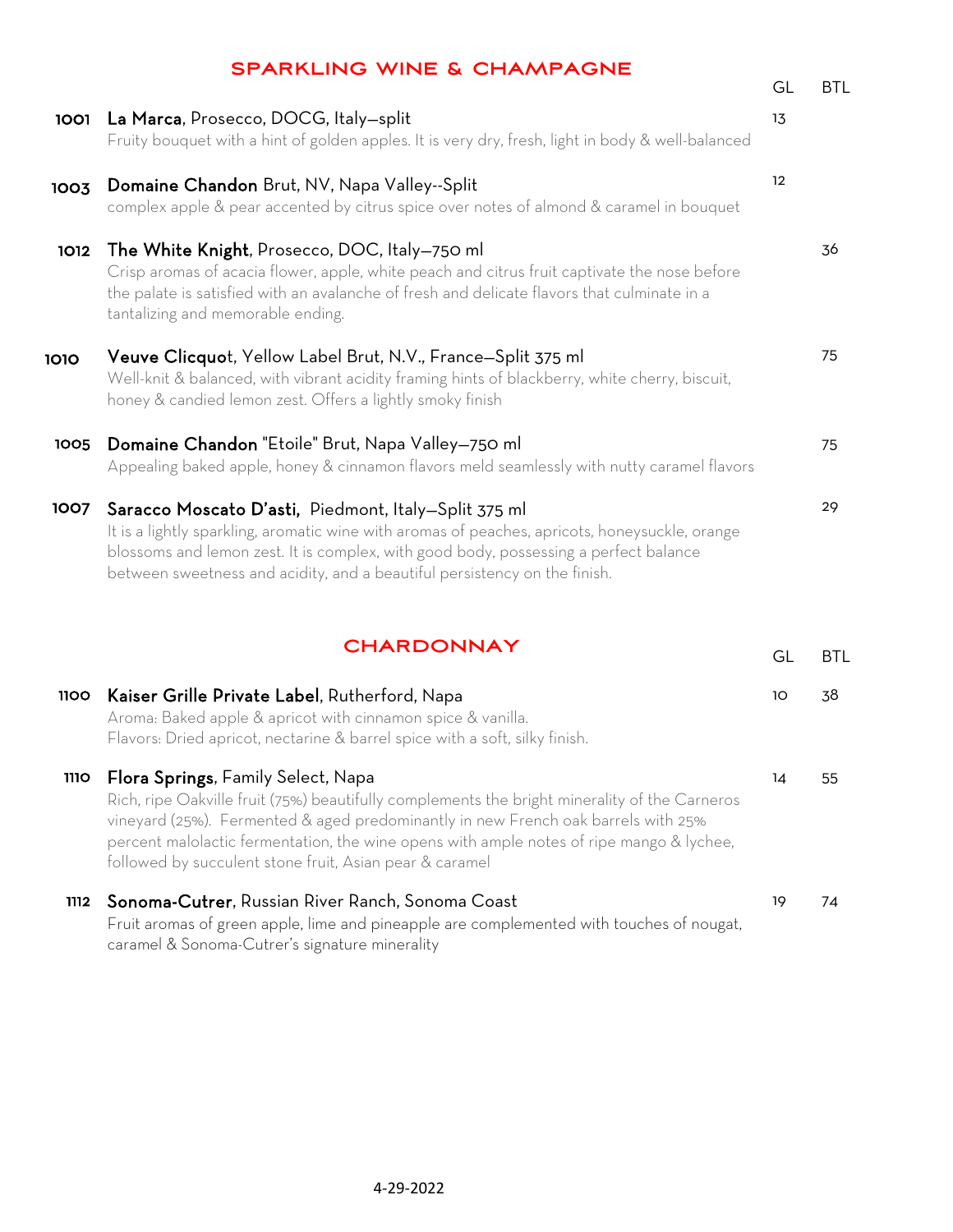|      | <b>SAUVIGNON BLANC</b>                                                                                                                                                                                                                                                                                                                       | GL       | <b>BTL</b>       |
|------|----------------------------------------------------------------------------------------------------------------------------------------------------------------------------------------------------------------------------------------------------------------------------------------------------------------------------------------------|----------|------------------|
| 1212 | Leese Fitch, California<br>aromas of guava, papaya and pear. These enticing characteristics are followed by<br>vibrant citrus notes of grapefruit and lime on the palate, which enhance the wine's<br>juicy body and highlight its crisp, balanced acidity                                                                                   | 11       | 42               |
| 1202 | Whitehaven, Marlborough, NZ<br>Full bodied & vibrant, tropical fruit flavors; with gooseberry and grapefruit overtones.<br>Color / Appearance: Light straw, with a bright clarity. Aroma / Bouquet: Displays<br>lifted grapefruit & white currants, with hints of freshly crushed herbs, nettles & flint.<br>Palate: freshness & clean fruit | 12       | 46               |
| 1208 | Kim Crawford, New Zealand<br>Upfront herbaceous aromas, backed by ripe fruit flavors of melon,<br>passionfruit & crisp acidity                                                                                                                                                                                                               |          | 42               |
| 1300 | <b>PINOT GRIGIO</b><br>Kaiser Grille Private Label, Rutherford, Napa<br>Aroma: Clean aromas of Meyer lemon zest & juicy cinnamon spiced pear.<br>Flavors: Crisp acidity. Bright green apple & pear.                                                                                                                                          | GL<br>10 | <b>BTL</b><br>38 |
| 1302 | Cavaliere d'Oro Gabbiano, Delle Venezie, Italy<br>Delightful notes fresh citrus, green apple, orange blossoms, tropical fruit, and a floral<br>hint. Vibrant and fresh with notes of green apple.                                                                                                                                            |          | 38               |
|      | RIESLING & WHITE ZINFANDEL                                                                                                                                                                                                                                                                                                                   | GL       | <b>BTL</b>       |
|      | 1400 Kaiser Grille Private Label, White Zin, Rutherford, Napa<br>Aroma: Watermelon & strawberry. Flavors: Strawberry, fresh pear with a round<br>mouthfeel & lively, clean finish. Cranberry, sweet mandarin orange & a faint reminder<br>of rose petals.                                                                                    | 9        | 34               |
| 1404 | Château St. Michelle Riesling, Washington<br>Aromas of baked apple & honeysuckle, flavors of orchard fruits & oak, with a slightly<br>creamy vanilla finish                                                                                                                                                                                  | 8        | 30               |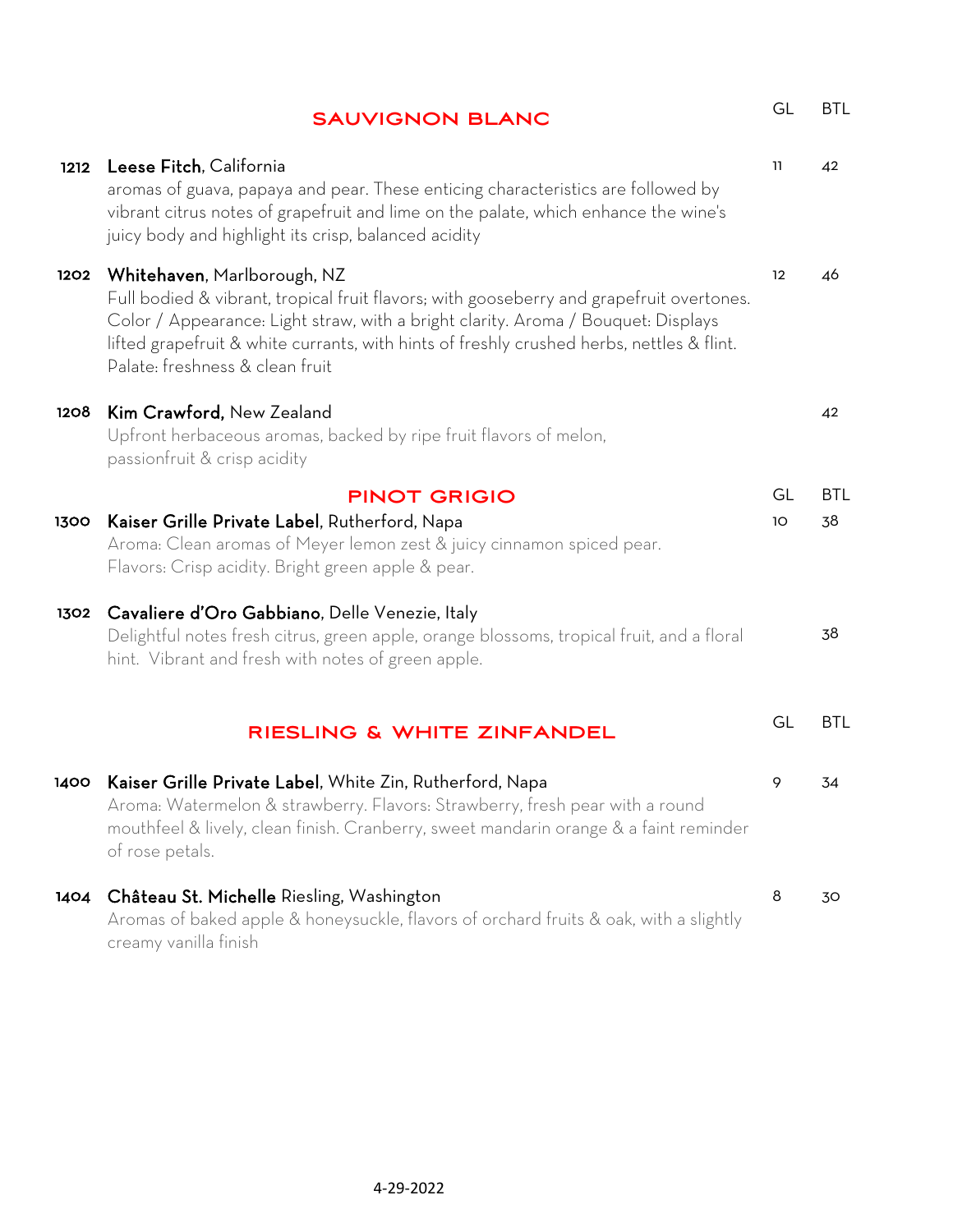|      | <b>CABERNET SAUVIGNON</b>                                                                                                                                                                                                                                                                                     | GL              | <b>BTL</b> |
|------|---------------------------------------------------------------------------------------------------------------------------------------------------------------------------------------------------------------------------------------------------------------------------------------------------------------|-----------------|------------|
| 1500 | Kaiser Grille Private Label, Rutherford, Napa<br>Aroma: Black cherry, blackberry, cinnamon, hints of dried herbs.<br>Flavors: Black cherry & raspberry with earthy notes. A firm structure & smooth finish.                                                                                                   | 10              | 38         |
| 1502 | Louis Martini, Sonoma County<br>Ripe flavors of black plum jam, black currant, cedar & a long smooth finish.                                                                                                                                                                                                  | 13              | 50         |
| 1514 | <b>Far Niente</b> Post and Beam, Napa Valley<br>Pure, fresh plum, violet and sage aromas lead to a round palate layered with ripe plum, dark<br>berry and black currant flavors. Leather, cedar and dried herb accents, along with whispers<br>of vanilla and oak provide depth. 18 months aged in French oak |                 | 109        |
| 1522 | Trefethen, Oak Knoll, Estate, Napa<br>Vibrant and deep ruby in color. The nose offers enticing aromas of blackberries, black<br>cherries & currants; while the oak adds clove, cedar & toffee notes. The palate is greeted by<br>fine tannins & finishes round & silky.                                       |                 | 125        |
| 1512 | Jordan, Alexander Valley<br>Medium-weight and elegantly styled, this is built around trim herb & dried berry notes                                                                                                                                                                                            |                 | 139        |
|      | <b>MERLOT</b>                                                                                                                                                                                                                                                                                                 | GL              | BTL        |
| 1600 | Kaiser Grille Private Label, Rutherford, Napa<br>Blueberry cobbler & french vanilla with flavors of ripe cherry & vanilla.<br>Soft tannins & a smooth finish.                                                                                                                                                 | 10 <sup>°</sup> | 38         |
| 1602 | Sterling, Vintner's Collection, California<br>harmonious blend of black cherry, berries, allspice & cola lead the nose. Smooth & luxurious,<br>the plate continues with a balanced blend of red fruits & well-integrated oak notes, rounding<br>out the flavors with decadent caramel & cocoa top notes       |                 | 38         |
| 1604 | William Hill, Central Coast<br>Rich flavors & substantial mouthfeel. Aromas of blackberry, black cherry & toasty oak set the<br>stage for a palate of decadent black cherry, pepper & chocolate.                                                                                                              | - 11            | 42         |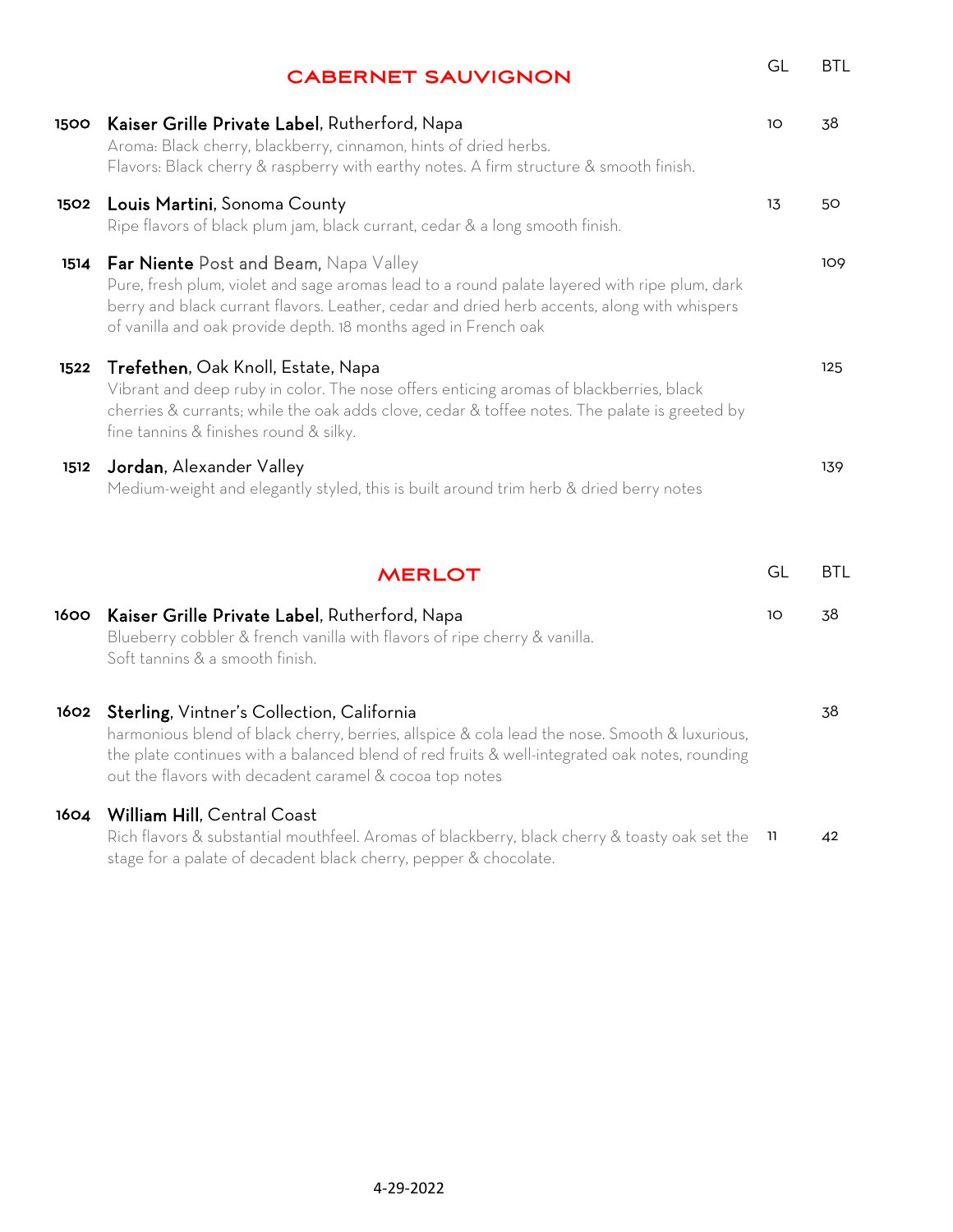|      | <b>PINOT NOIR</b>                                                                                                                                                                                                                                                                                                                                                                                       | GL | <b>BTL</b> |
|------|---------------------------------------------------------------------------------------------------------------------------------------------------------------------------------------------------------------------------------------------------------------------------------------------------------------------------------------------------------------------------------------------------------|----|------------|
| 1718 | Leese-Fitch, Sonoma<br>Aromas of cherry pie, cola, orange blossom, toasty brioche, and freshly crushed raspberries.<br>Flavors of Bing cherry, tart cranberry, sour plum, cardamom, black tea leaf & hints of clove,<br>watermelon rind & vanilla.                                                                                                                                                      | 10 | 38         |
| 1706 | Meomi, Coastal California<br>Lifted fruit aromas of bright strawberry and jammy fruit, mocha, and vanilla, along with toasty<br>oak notes. Boysenberry, blackberry, and mocha flavors lend complexity and depth on the<br>palate.                                                                                                                                                                       |    | 50         |
| 1704 | Mac Murray Ranch, Pinot Noir Russian River<br>Elegant fruit character, with flavors of raspberry, cherry, red currant & boysenberry.                                                                                                                                                                                                                                                                    | 15 | .58        |
| 1720 | <b>EnRoute, Far Niente Russian River Valley "Les Pommiers"</b><br>A fragrant dried rose petal and berry potpourri flows a lush, juicy entry. Darker raspberry<br>preserve and blackberry flavors fill the midpalate, with clove and forest floor accents<br>showing through to the finish. This wine is opulent and silky start to end, with lovely fruit and<br>spice notes that linger on the palate. |    | 78         |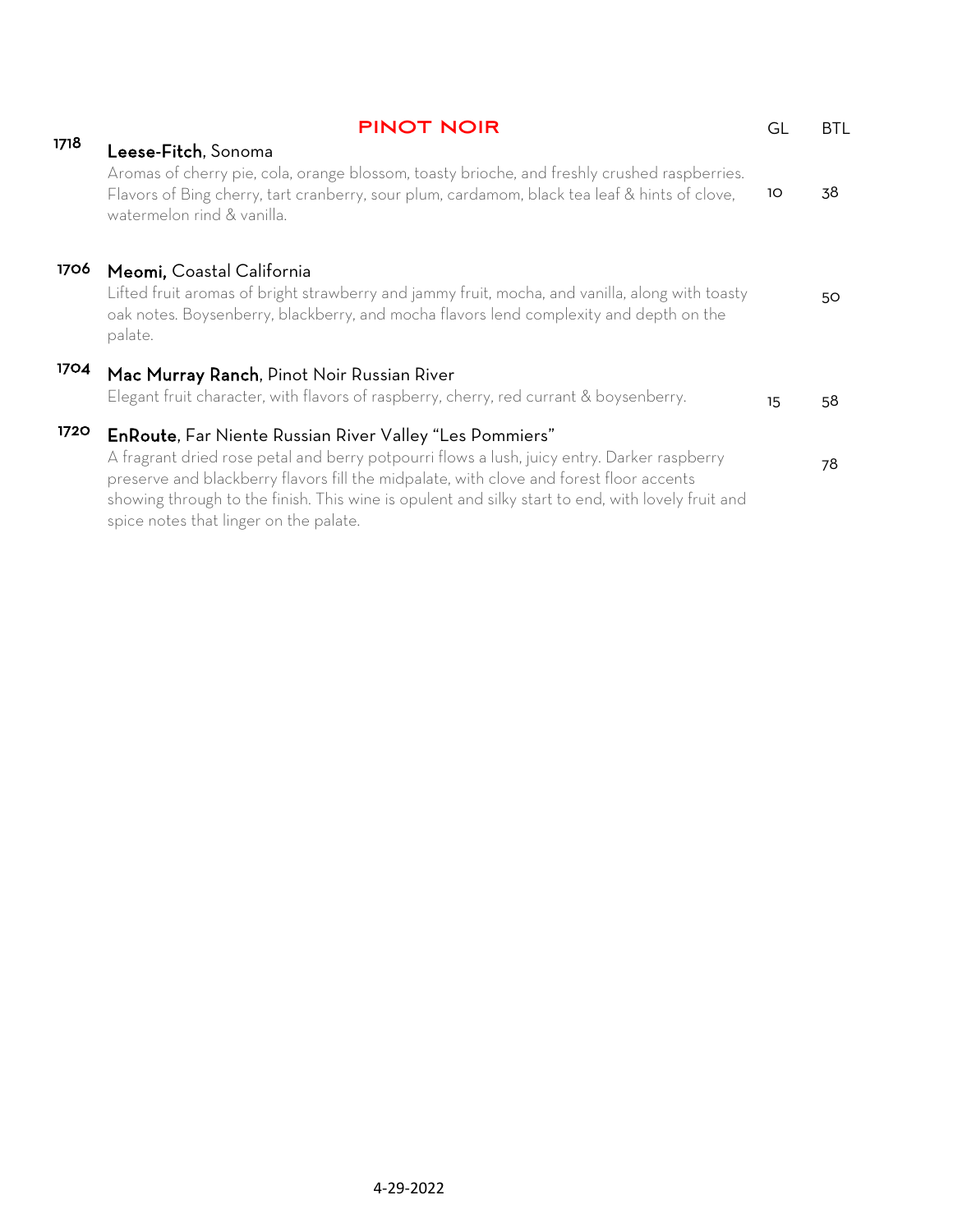## **Hand Crafted COCKTAILS + COOLERS** 14

Mango TangoAbsolute Mango, Triple Sec, Mango Puree, Fresh Mint, Orange Juice with a splash of Cranberry Tennessee Honey MuleJack Daniels Honey, Ginger Beer, Fresh Lime Juice. On the Rocks Hawaiian PunchBacardi Dragonberry, Cranberry Juice. Splash of Pineapple Ginger MojitoMeyers Platinum Rum, Muddled Fresh Ginger, Lime, Mint Leaves & Soda Lynchburg Lemonade Jack Daniels, Triple Sec, Seven Up, Lemon & Lime Juice Raspberry Desert CoolerCaptain Morgan White Rum, Raspberry Puree & Lemonade Orange Crush Vanilla + Mandarin Vodka, Muddled Orange + Lemon lime Soda. Splash of OJ

### **BOTTLE BEER**

**Coors Light Bud Miller Lite Becks (regular) Beck N/A** 7

**Corona Blue Moon Dos Equis Negra Modelo Heineken New Castle Brown Ale Fat Tire Pacifico Sierra Nevada Pale Ale** 8

### **DRAFT BEER**

**Stella Artois** 9 **Bud Light** 8

## **MARTINIS** 14

The ClassicSmirnoff or Tanqueray, Martini & Rossi Dry Vermouth. "Shaken or Stirred" Manhattan ProjectPremium Bourbon with luxardo cherries Kaiser Cantaloupe Premium vodka, Pineapple & Watermelon Pucker Raspberry Lemon DropPremium Raspberry Vodka, Raspberry Puree, Lemon Juice with a Sugared Rim Grapefruit Basil Grapefruit infused Ketel One + Grapefruit Juice + Basil Cucumber Hendricks Gin, Muddled Fresh Cucumber & Fresh Cucumber Garnish Death by ChocolatePremium Vanilla Vodka, Kahlua, Creme de Cacao, Baileys. Peach BelliniPeach Vodka, Peach Schnapps & Peach Puree

## **MARGARITAS**

100% Agave Tequila

Traditiona**l** Triple Sec, Lime & Lemon Juice 13 WatermelonTriple Sec, Watermelon Liqueur, Fresh Lemon & Lime Juice 14 Pink CadillacTriple Sec, Raspberry Puree, Raspberry Liqueur, Lemon & Lime Juice. Float of Grand Marnier 15 JalapenoFresh Muddled Jalapenos, Organic Agave Nectar & Fresh Lemon & Lime juice. Jalapeno Garnish 14 Cadillac Triple Sec, Lemon & Lime Juice. Float of Grand Marnier 15 The BentleyPatron Silver, Cointreau, Fresh Lemon, Lime & Orange Juice with a Float of Grand Marnier 16